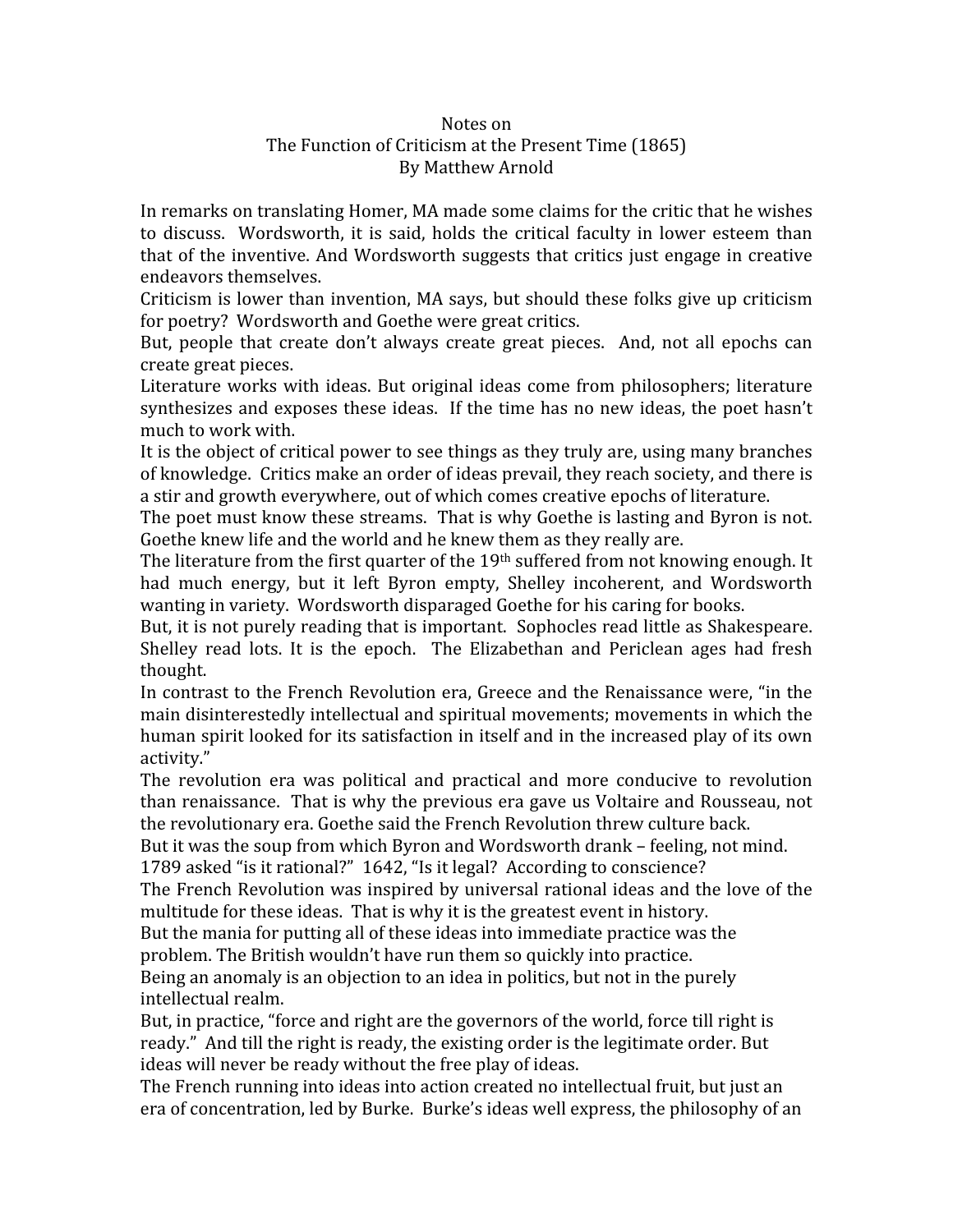epoch of concentration. Burke is great because he brings thought to bear upon politics.

Burke
in
his
last
writing
on
the
French
Revolution
imagined
that
the
tide
might
be with the revolutionaries. So, great, thinks Matthew, to be able to conceive of the opposite
side,
it
is
very
un‐English.

The English don't only dislike political ideas against the tide, they dislike all ideas against
the
tide.

The idea of free play of the mind upon all subjects being a pleasure in itself, without an
object
of
desire,
hardly
enters
the
Englishman's
thoughts.

Curiosity
in
the English
language
is
considered
bad.

But eras of concentration must give way to those of expansion; and he sees that happening in England at some point..

To
best
serve
the
function
in
expansion,
the
critic's
thought
should
be
disinterested – aloof from practical considerations. To resolutely follow it's own nature, that is to have free play on those subjects which it touches. To know the best that is known and thought in the world is enough to create a fresh current of thought.

Criticism's current bane is that it serves practical interests before serving free play of
the
mind.

All
papers
are
tied
to
parties.

This
is
fine,
but
there
also
needs
to
be disinterested
thought.

This new thought must not aim at self-satisfaction, but perfection. Spiritual perfection
and
practice
are
impossible
when
we
keep
saying
how
great
the
Anglo‐ Saxon
is.

Especially when the English have hideous names! Higginbottom!! He focuses on a story
wherein
Wragg
strangled
her
child.

We must embrace the "Indian virtue of detachment." But practical people won't listen to anything unless you promise a practical outcome. So the whole

Constitution
looks
like
a
giant
machine
for
the
manufacture
of
philistines.

Liberals
have
no
thought
and
applaud
each
other
for
staying
within
the
parameters of
their
party.

Colenso mixed science and religion. MA doesn't like this. But doesn't reprint the argument
because
of
hurt
feelings
on
Colenso's
part.

People
were
upset
to
have
a
liberal
attack
a
liberal.

Renan sort of rewrote Jesus into modern times. MA likes this attempt (though it is not
so
successful).

Not war on the Bible like Voltaire, but a new configuration is good. The problem comes
when
these
efforts
are
smaller
than
the
products
should
be.

When one looks at the disgusting English divorce courts where you drag your dirty laundry into public for money it makes one pine for the ideal marriage theory of Catholicism.

To
praise,
by
the
way,
Catholicism
is
not
to
disrespect
Protestant achievement
or
overlook
Catholic
errors.

To
a
person
lamenting
the
passing
of
virulent
activism
in
youth,
MA
says
perhaps that thought played out and it is time for reflection, not mourning. And to run in the street with every half-baked idea is not a good idea.

To
enlarge
our
thought
we
must
also
consider
foreign
thought.

English
lit
needs
to see
what
other
nations
think.